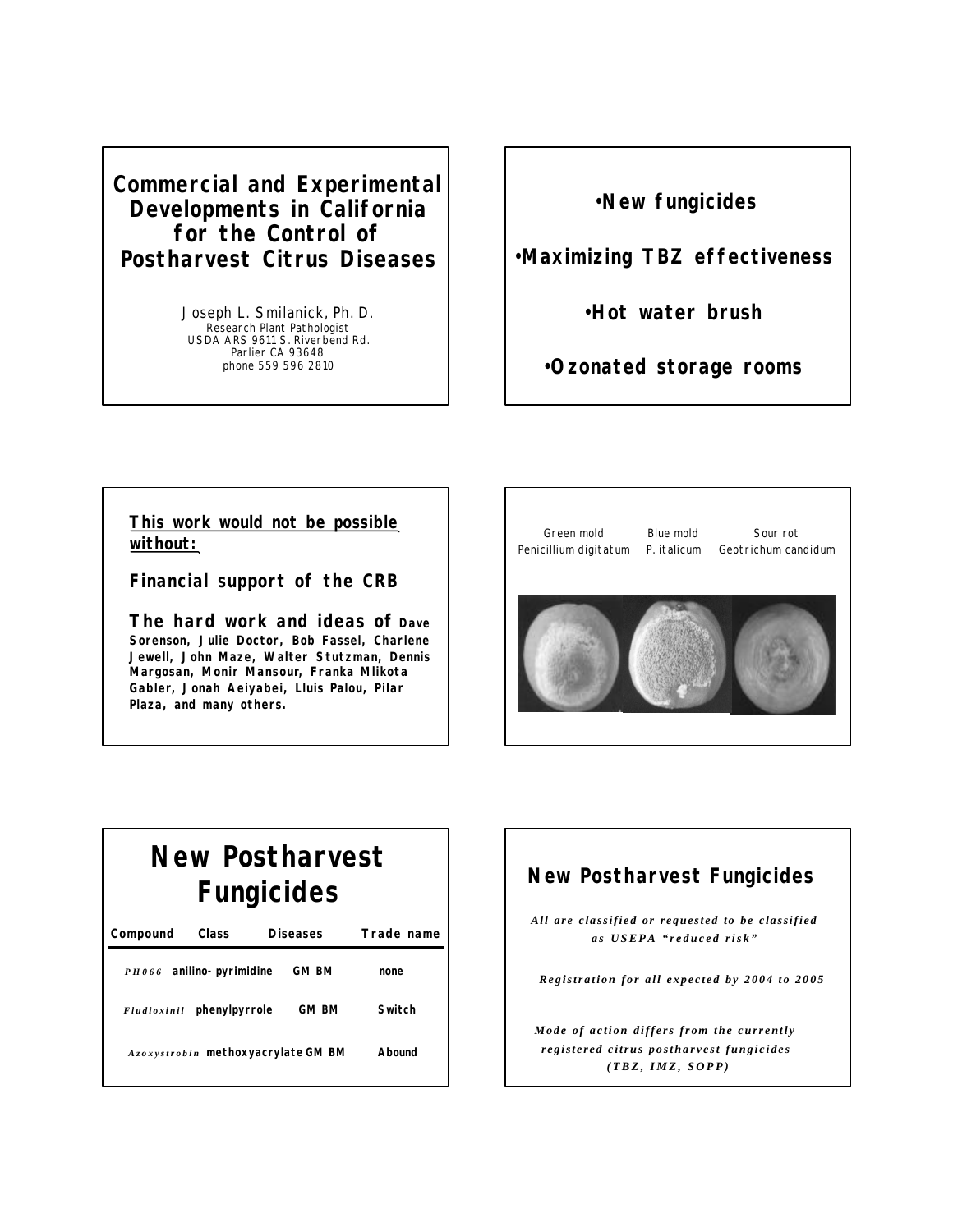





**SOPP** 

Imazalil **packing** TBZ



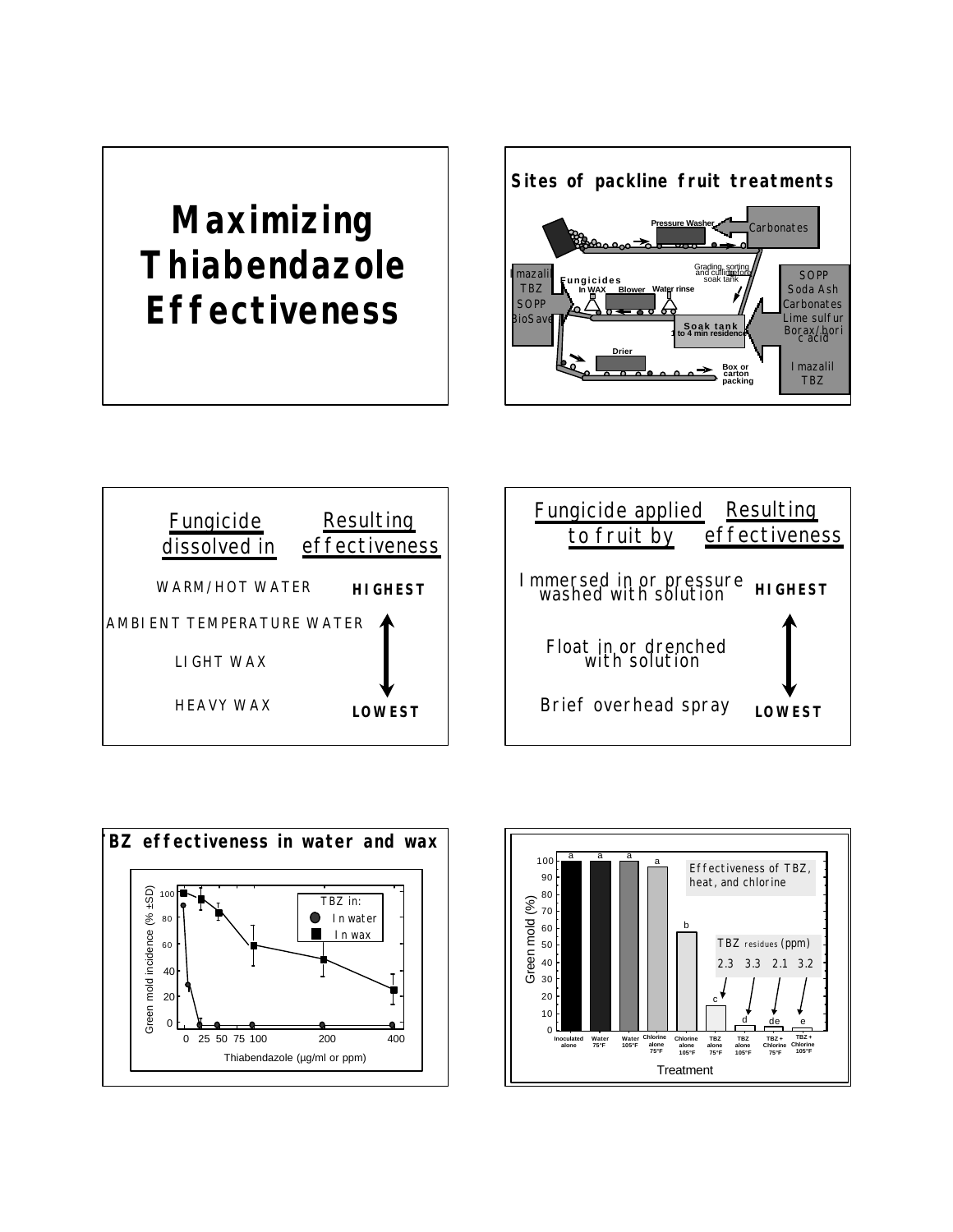| Table 1. Influence of solution temperature on<br>thiabendazole (TBZ) residues (ppm) in lemons. They<br>were immersed in TB7 for 1 min. |                                                             |     |  |
|----------------------------------------------------------------------------------------------------------------------------------------|-------------------------------------------------------------|-----|--|
|                                                                                                                                        | TBZ residues (ppm)                                          |     |  |
|                                                                                                                                        | TBZ (mg/L) $75^{\circ}$ F (24 $^{\circ}$ C) $105^{\circ}$ F |     |  |
| $(41^{\circ}C)$                                                                                                                        |                                                             |     |  |
|                                                                                                                                        |                                                             |     |  |
| 0                                                                                                                                      | 0.0                                                         | 0.0 |  |
| 100                                                                                                                                    | 0.5                                                         | 1.9 |  |
| 250                                                                                                                                    | 1.2                                                         | 3.2 |  |
| 500                                                                                                                                    | 2.2                                                         | 3.8 |  |
| 1000                                                                                                                                   | 3.6                                                         | 5.5 |  |
| Mild heating increases TBZ residues                                                                                                    |                                                             |     |  |

| Table 2. Influence of thiabendazole (TBZ) temperature<br>and rinsing & waxing on subsequent residues. The fruit<br>were immersed in aqueous 200 ppm TBZ solutions for 1<br>minute and: 1) dried in air, or 2) rinsed and waxed. |                          |               |  |  |
|---------------------------------------------------------------------------------------------------------------------------------------------------------------------------------------------------------------------------------|--------------------------|---------------|--|--|
|                                                                                                                                                                                                                                 | 80°F (27°C) 105°F (41°C) |               |  |  |
| Lemons                                                                                                                                                                                                                          |                          |               |  |  |
| 1. Not rinsed                                                                                                                                                                                                                   | $0.43 + 0.03$            | $0.49 + 0.11$ |  |  |
| 2. Rinsed & waxed<br>Oranges                                                                                                                                                                                                    | $0.07 \pm 0.03$          | $0.15 + 0.01$ |  |  |
| 1. Not rinsed                                                                                                                                                                                                                   | $0.44 + 0.08$            | $0.51 + 0.07$ |  |  |
| 2. Rinsed & waxed $0.07 \pm 0.01$                                                                                                                                                                                               |                          | $0.09 + 0.03$ |  |  |
| TBZ residues are easily washed away                                                                                                                                                                                             |                          |               |  |  |

Table 3. Green among lemons and oranges treated for one minute in the following 80°F (27°C) solutions. The oranges were *not rinsed* and stored at 20°C for one wk, the lemons were *rinsed & waxed* and stored at 50°F for 3 wk.

|                                                    | Oranges (not rinsed) |                   |  |  |
|----------------------------------------------------|----------------------|-------------------|--|--|
| Treatment                                          | M6R                  | D201              |  |  |
| Cool control 83.9 a                                |                      | 95.6 ab           |  |  |
| <b>SBC 3%</b>                                      | 12 2 h               | 46.1c             |  |  |
| $TBZ$ 200 ppm                                      | 0.0 c                | 89.4 <sub>b</sub> |  |  |
| SBC-TBZ                                            | 0.0 c                | 36.7c             |  |  |
|                                                    |                      |                   |  |  |
| $TBZ$ residue(ppm)                                 | 0.44                 |                   |  |  |
| <b>TBZ</b> works well even if most residue removed |                      |                   |  |  |





*Large scale TBZ tests at University of California Lindcove* 

*Packline*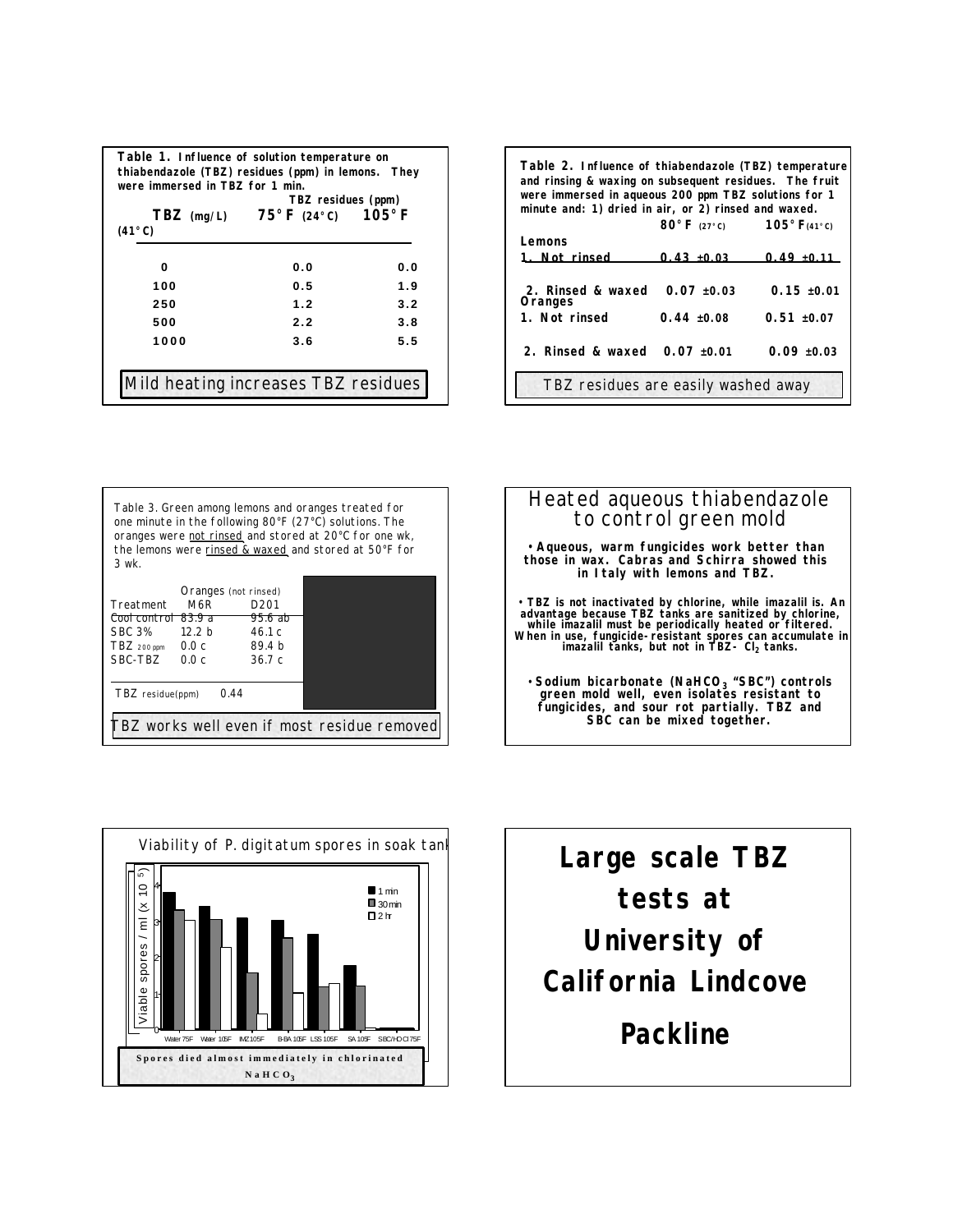



| Maximizing TBZ effectiveness                                                                              |
|-----------------------------------------------------------------------------------------------------------|
| Immersion in a warm mix of TBZ,<br>sodium bicarbonate, and chlorine was<br>superior to any of them alone. |
| Their effectiveness was additive.                                                                         |
| TBZ residues were increased by heat.                                                                      |
| The combination controlled a TBZ-<br>resistant isolate of P. digitatum.                                   |

## Impact on TBZ effectiveness

| Measure                 | Magnitude       |
|-------------------------|-----------------|
| Applied in water vs wax | ┯┯┯             |
| I mmersed vs sprayed    | $^{\mathrm{+}}$ |
| Heat                    | $\div$          |
| Sodium bicarbonate      | $+ + +$         |
| Chlorine                | ┿               |
|                         |                 |
|                         |                 |



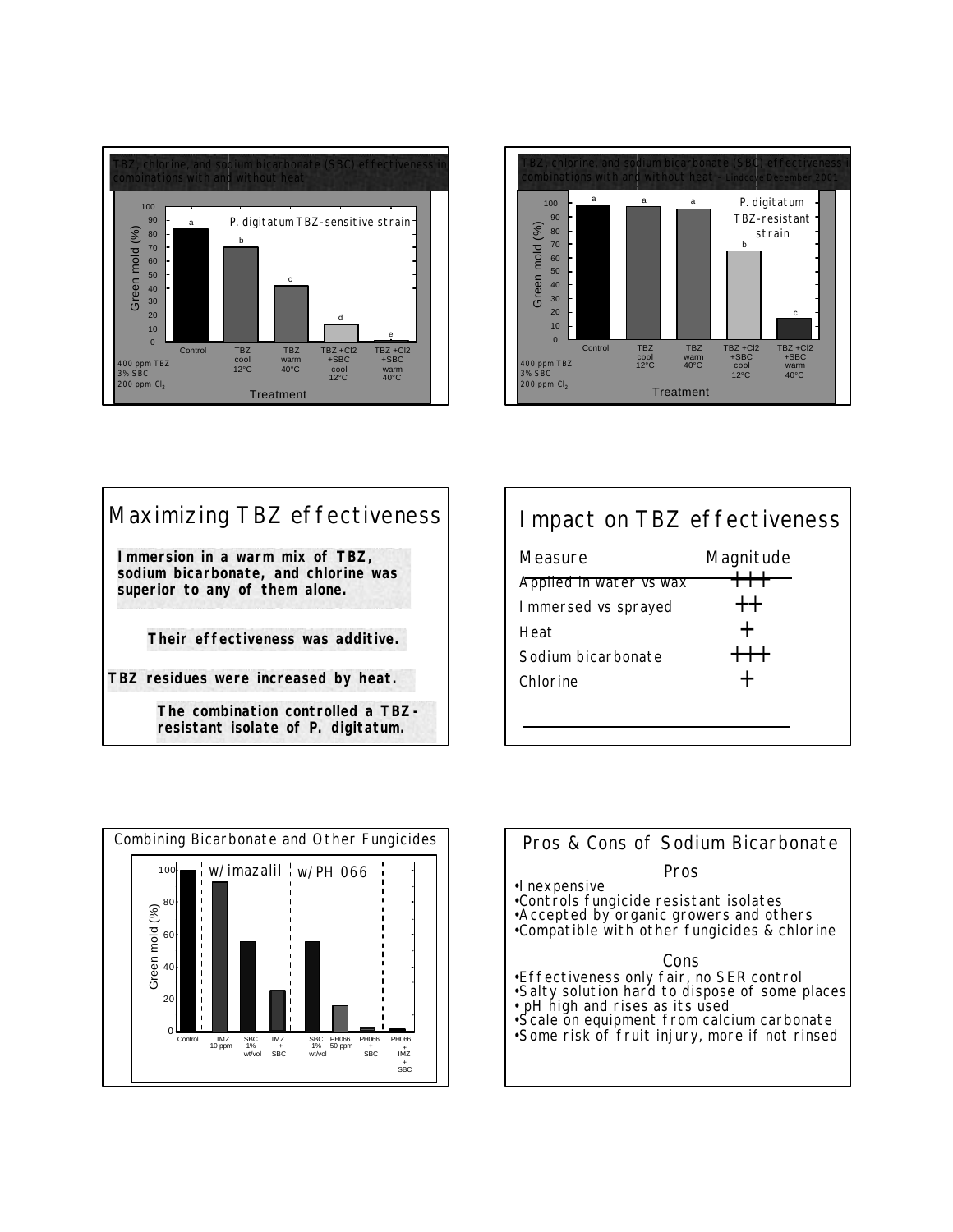# **Commercial Tests Sunkist Growers**

## *The unusual conditions of the 2001 navel season*

•Many navel oranges spilt while green and on trees in groves - usually this is rare.

- •The split fruit often developed green mold.
- •High spore densities in tree canopies occurred.
- •Decay rates after harvest, particularly after degreening, were very high.







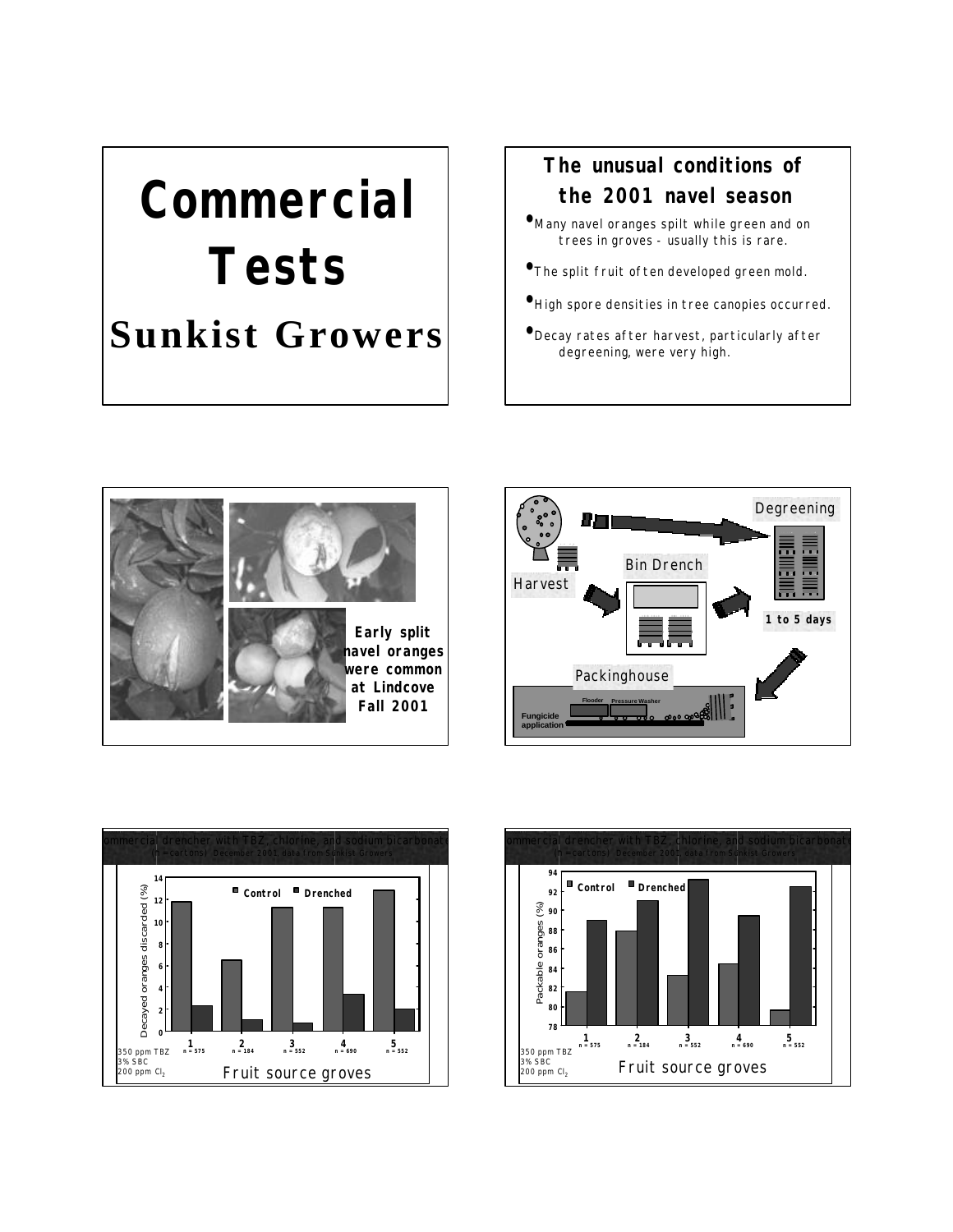## **Commercial Tests**

TBZ/SBC/Cl<sub>2</sub> drenching reduced decay of oranges during degreening by 82%

Packable fruit per grove increased from 83.3% to 91.0%

# **"Hot Water Brush"**

### *Prior literature*

• Hot water combined with sodium carbonate/bicarbonate or borax/boric acid controls brown rot and green/blue molds. These enter common use. **Smith 1907 Barger 1925 Winston 1935 Fawcett 1936**

• Hot water (53C for 5 min) recommended for green mold control on orange, less effective on grapefruit. Rates that control it close to those that injure fruit. Brown rot controlled at lower temp. **Smoot and Melvin 1963, 1965 Palou 2001**

• California tank recommendations: 118- 120F for 2 to 4 minutes, in Florida: 128F for 5 min. **Official ASHRAE citrus guidelines 1966 Eckert 1967**

• Insecticidal hot water treatments (46C, >40 m) often injure citrus fruit. **Miller et al 1988 McGuire 1991 Williams et al 1994 Shellie et al 1998**

#### *Prior literature*

Synergistic combinations of hot water and fungicides (imazalil, sopp, sorbate, and thiabendazole) and growth regulators (GA and 2,4-D). **1987 Wild Barkai Golan 1991 Rodov et al 1996, Schirra et al 1995, 1997 Ben-Yehoshua 1998**

• One to four minutes hot water treatment<br>reduces subsequent chilling injury, wt loss, &<br>softening of many citrus fruits. MacDonald et al 1991<br>Rodovet al 1995 Schirra and Mulas 1995 McLauchlan et al 1997 Porat<br>et al 1999 R

• Very hot-water immersion (80C for 1 min or 70C for 2 min) reduces both fruit-surface and initial juice microbial loads without altering quality of fresh juice. **Pao and Davis 1999**

• Brief (20 s) very hot water (56C) reduces chilling injury and decay, and induces resistance to subsequent infections. **Porat et al 2000 Rodov et al 2000 Pavoncello et al 2001**

#### Risk of fruit injury 'Wilted" fruit more tolerant Fruit matured in to hot water Fawcett 1936 Klotz 1973 warm weather are more tolerant. Most citrus tolerate 120F hot water for 2 min Houck 1967 Injured lemons release oils, d-limonene in particular, which may cause phytotoxicity. Klotz and DeWolfe 1961Obenlandet al 1995 Many facilities don't heat water above 105F so as to

avoid liability for fruit injuries

Brief hot-water causes a transient inhibitory effect on pathogens, arresting their growth for 24-48h. Similarly, curing occurs at

*How do heat treatments work?*

temperatures above that tolerated by the pathogen.

During this lag period, resistance to infection increases in the peel and stops pathogens.

Nafussi et al 2001 J. Agric. Food Chem. 49(1):107-113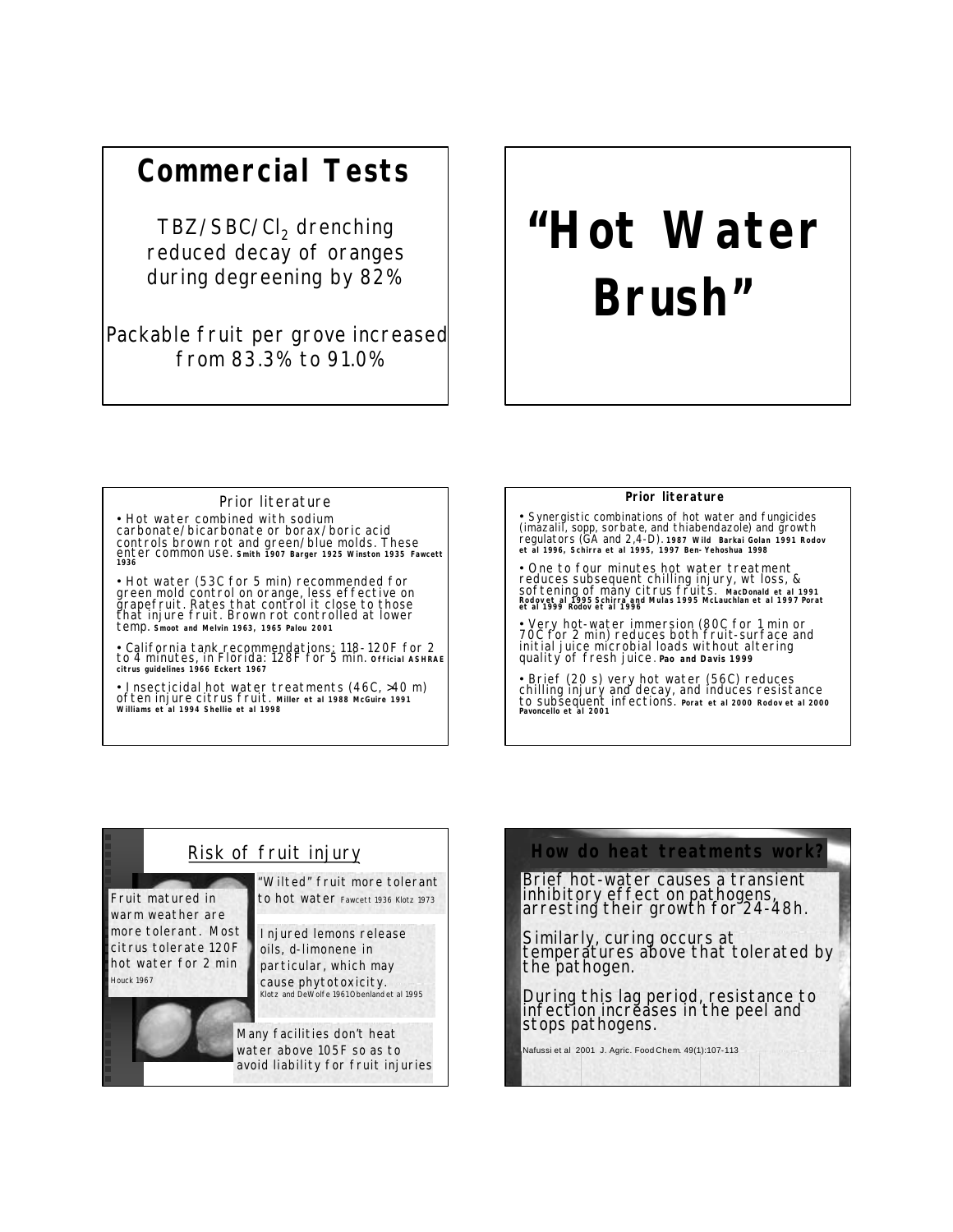









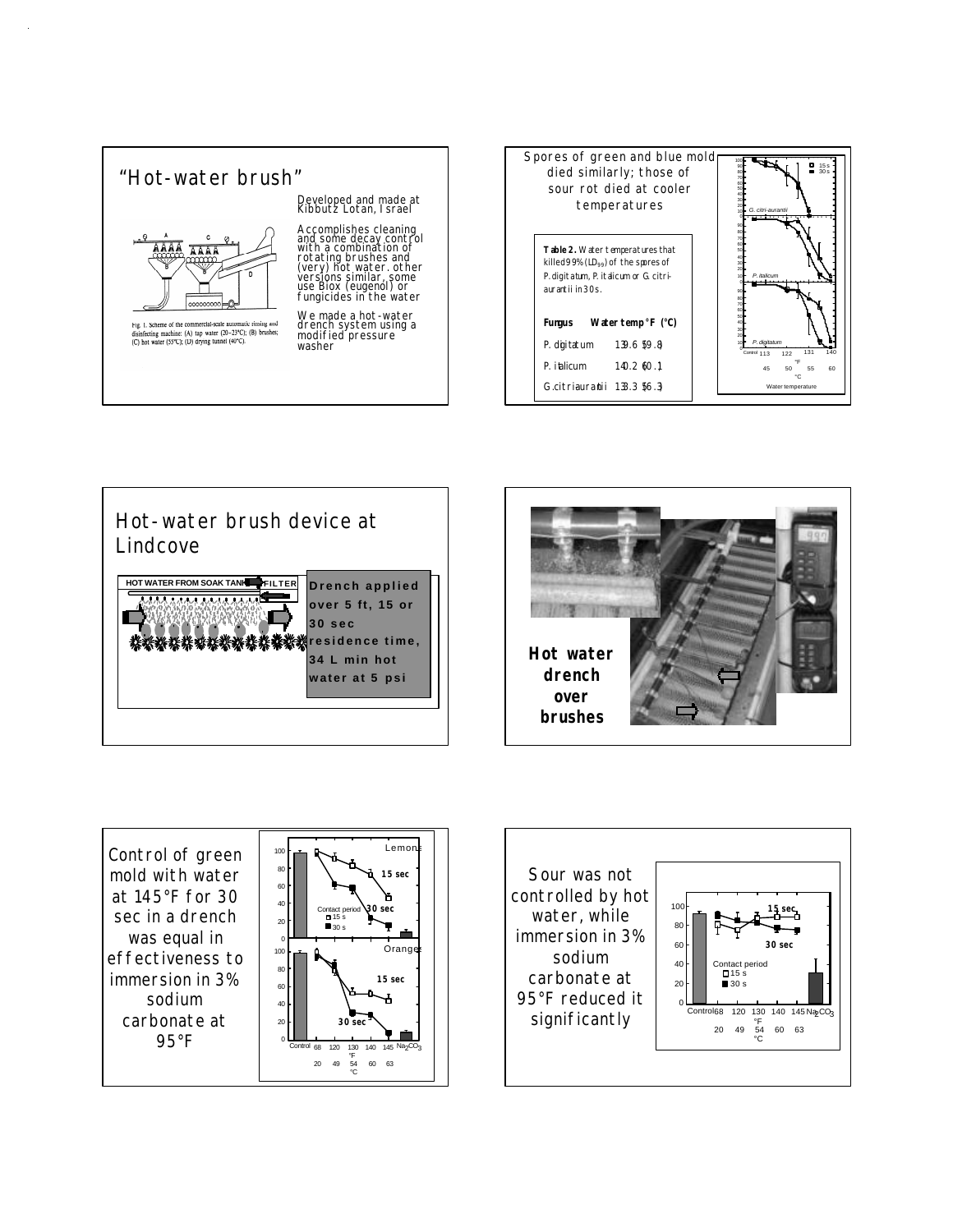



### **Why was sour rot not controlled?**

**This pathogen died at much lower temperatures than the penicillia, which were controlled by hot water.**

*Geotrichum* **may be more resistant to fruit resistance elements (lignification, citral, scoparone, PR-proteins, etc.) that were induced by heat than the** *penicillia***.**

**Furthermore,** *Geotrichum* **can grow at higher temperatures than the penicillia, so the hot water may not have caused a lag in its growth, shown to be important in control of penicillia by hot water.**

## *Ozonated citrus storage rooms*

## *Why do it?*

*To reduce sporulation from diseased fruit in storage*

*Sporulation of many fungi stopped by O3 at 0.3 ppm Spore production resumes* Kimitecianos Rotritici discrimi *when removed from ozone***RZINE 0.7 ppm - 5/4**  $MR-570$ Priville opening **Huellier framerin Installaby Precision** Possibles inputs RONE 03 ppm - 5 % - SIR - 4 °C EDIVE R3 ppm - 3°C AIR 5°C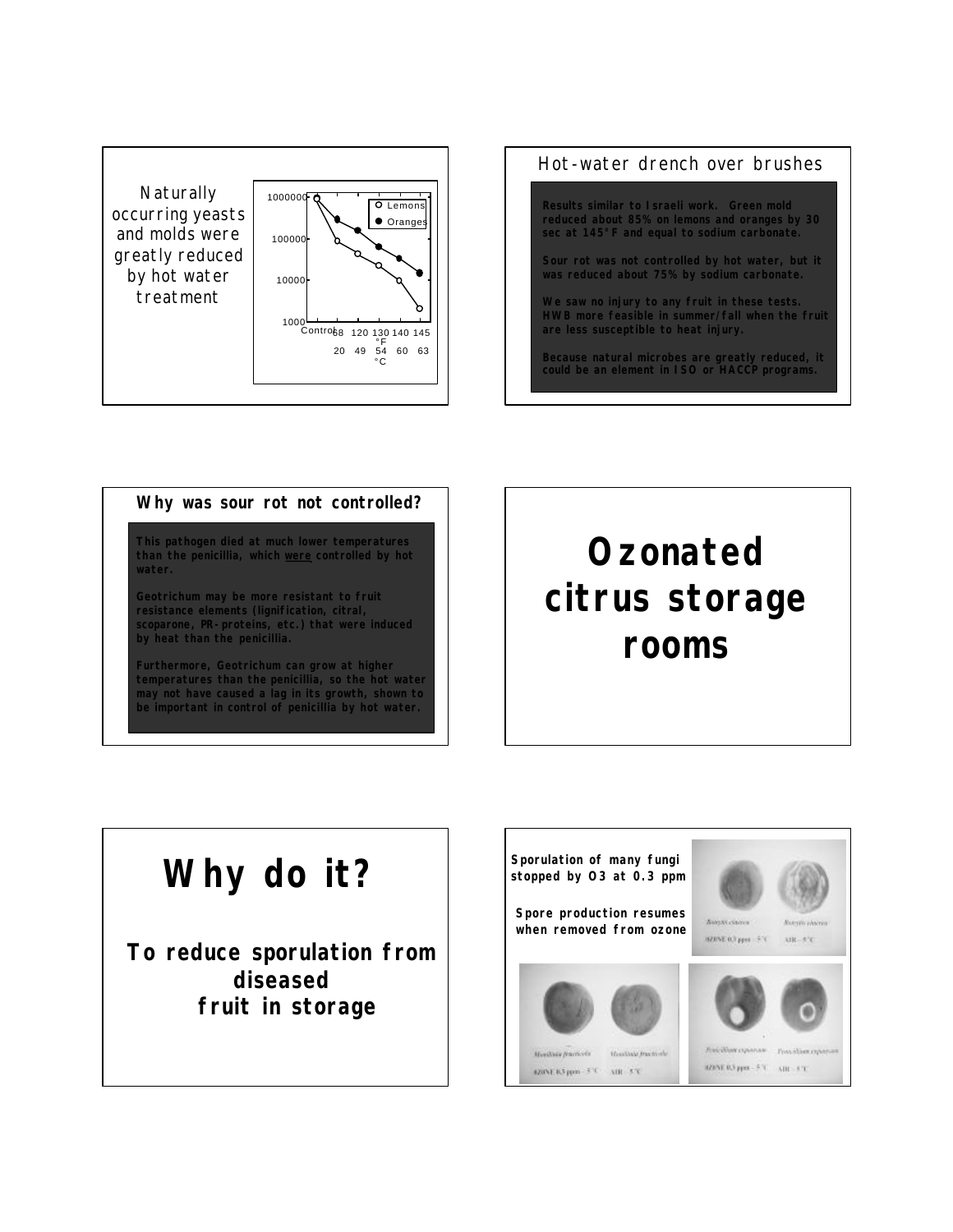







•No lemons or oranges were injured due to ozone treatment.

•There were no differences in surface color ( CIELab values recorded with a Minolta Colormeter) among lemons, nor significant differences in soluble solids or titrable acidity among Valencia oranges.